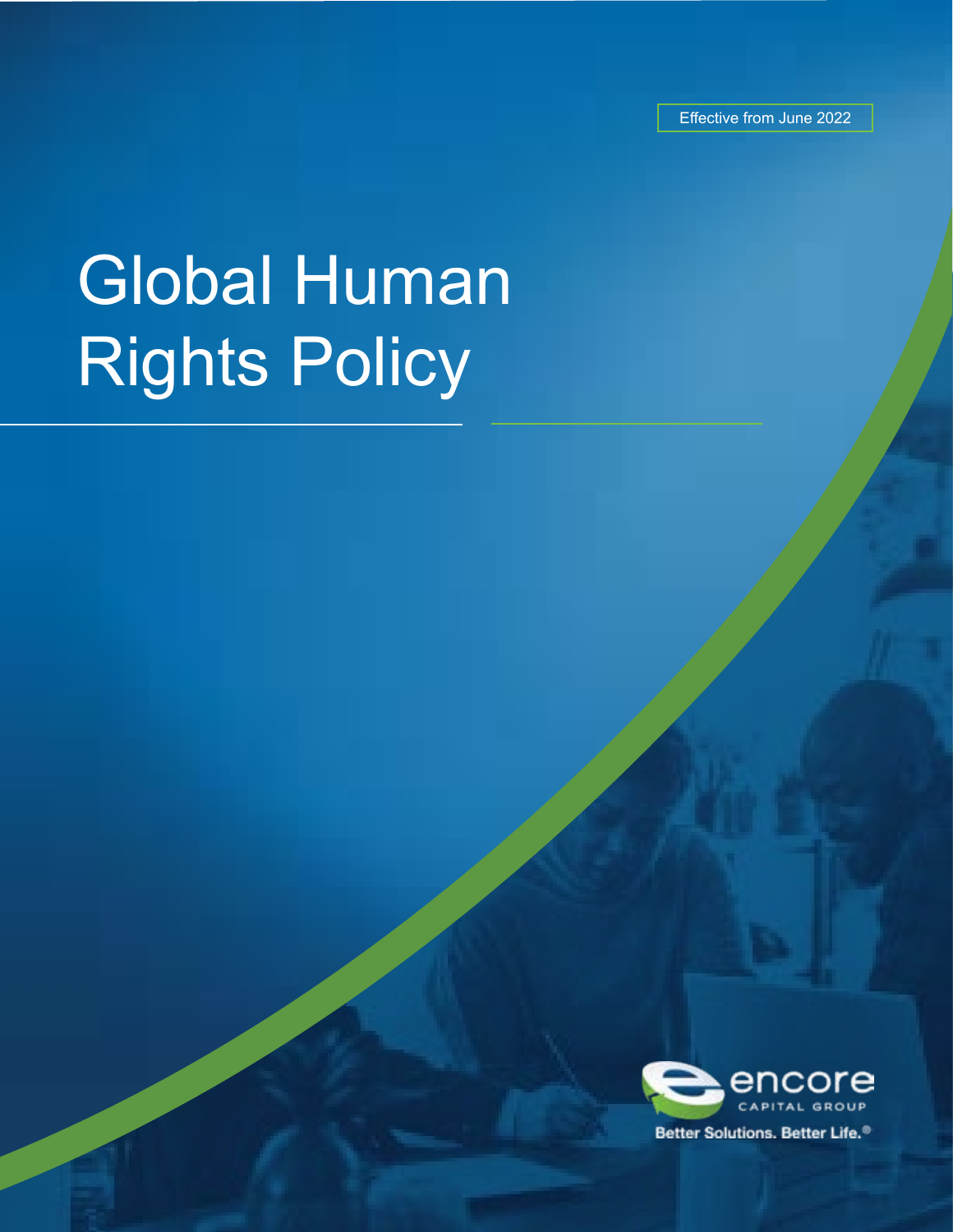## Introduction

For more than 25 years, Encore Capital Group, Inc., and its wholly owned subsidiaries (collectively "Encore") have partnered with individuals as they repay their debt obligations, helping them on the road to financial recovery and ultimately improving their economic wellbeing.

Our Mission, Vision, and Values ("MVV") represent who we are, where we've come from, and how we commit to our role in contributing to a healthy credit ecosystem. Our MVV is something that we live every day to help shape our future and we implement our MVV in our connections with each other, consumers, clients, and investors. We operate with industry-leading consumercentric practices, and across all of our businesses, we hold ourselves accountable to interacting with integrity, compassion, and respect.

Encore supports fundamental principles of human rights across our business and in each region of the world in which we operate. Our aim is to align our business strategy with our Environmental, Social and Governance efforts to make a true difference for our people, communities, and consumers, and to respect and promote human rights guided by international human rights principles encompassed by the Universal Declaration of Human Rights.

This policy outlines our commitment to respect and promote human rights in accordance with internationally recognized human rights standards.

Every employee is responsible for reading, understanding, and complying with this policy. Managers are responsible for ensuring that employees who report to them comply with this policy.

# Respect for Human Rights

Our approach to human rights begins with a commitment to respect the freedom and equality of every individual. This approach informs and shapes our policies, procedures and business operations enabling us to mitigate potential adverse human rights impacts that may be caused by our actions. Many of these mechanisms are integrated into our operations through established policies or procedures in the following areas:

### **Diversity and Inclusion**

At Encore, one of our values is that we are inclusive and collaborative. We are committed to cultivating an inclusive culture that reflects our consumers and our communities, where our actions and mindset ensure every individual can thrive. We see advancing Diversity and Inclusion as a journey that we will continually work on to build a better environment for our employees and other stakeholders. We value diverse viewpoints and inclusive experiences and strive for balanced representation in our overall organization.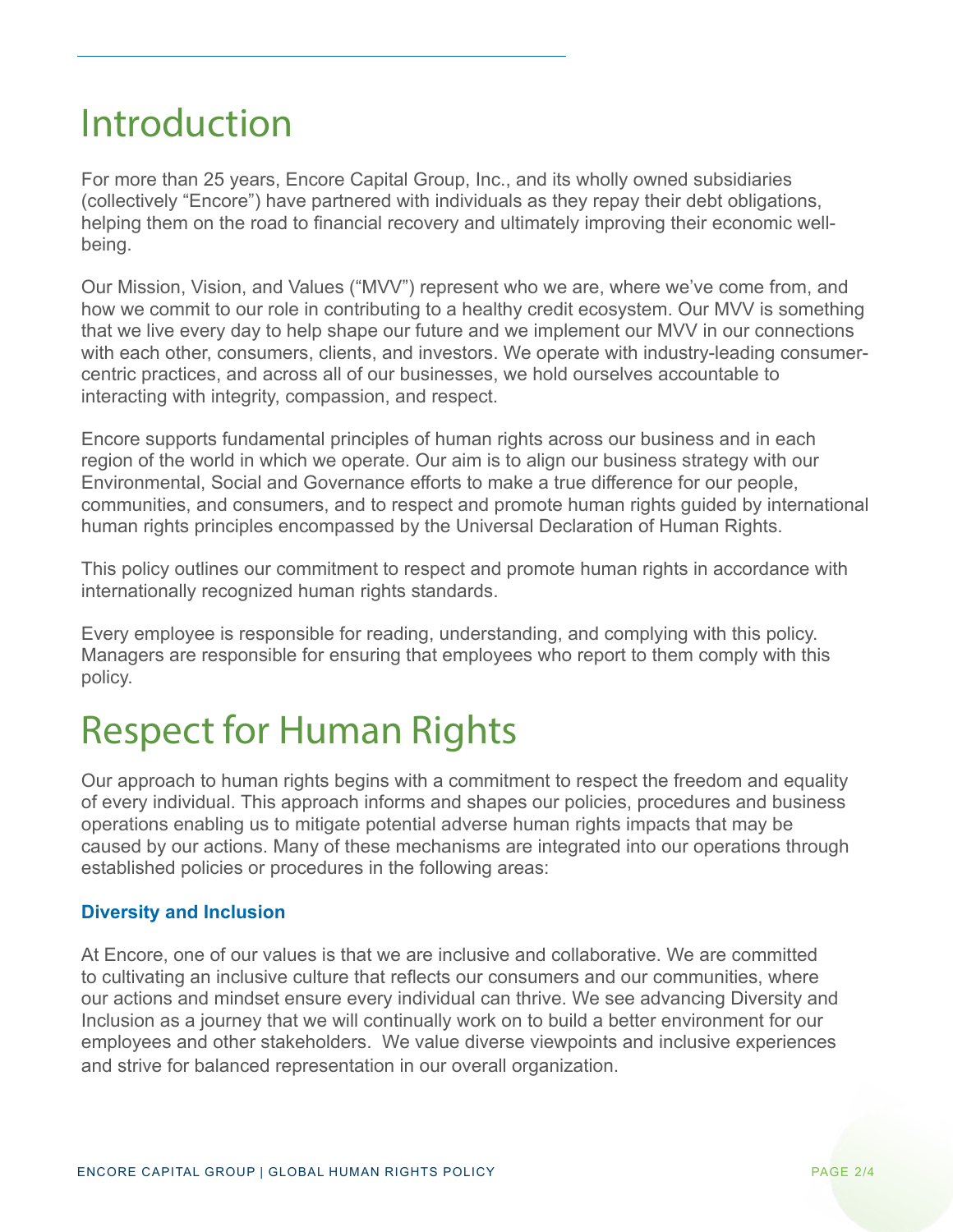# Respect for Human Rights (Cont.)

### **Fair Wages, Benefits and Working Hours**

We provide fair and competitive compensation, benefits, and hours to our employees that meet the requirements of applicable law. We support employees to work to their scheduled hours and take rest breaks as may be required by state or country law. We strive to attract and retain top talent and create a work environment in which internal career growth is encouraged.

### **Modern Slavery, Forced Labor, Human Trafficking and Child Labor**

We are committed to a work environment that respects human rights, free from human trafficking and slavery, which for purposes of this policy includes forced labor and unlawful child labor. We will not tolerate or condone human trafficking or any form of modern slavery in any part of our global organization.

#### **Freedom of Association and Collective Bargaining**

We respect the rights of our employees, which are protected by state or country law. To include, joining or forming a union/works council, engaging in collective bargaining, or engaging in other concerted activity for mutual aid and protection.

#### **Anti-Harassment and Anti-Discrimination**

We are committed to equal employment opportunity and a global work environment free from harassment, unlawful discrimination, and retaliation - an environment where all individuals are treated with integrity and equality. Therefore, Encore expects that all relationships amongst its personnel will be ethical and free of unlawful bias, prejudice, and harassment. We maintain zero tolerance for harassment and discrimination and have in place policies and procedures that address unlawful discrimination as well as inappropriate behavior that can be construed as harassment, sexual harassment, or abuse of authority.

### **Open Door**

We are committed to having an open door regarding the reporting of complaints and encourage open lines of communication, feedback, and discussion about any matter of importance to an employee.

#### **Vendor Conduct**

Encore and its subsidiaries take a risk-based approach to ensuring vendors/suppliers go through appropriate due diligence reviews and, as applicable, adhere to the local business unit's standards, policies, and procedures before doing business.